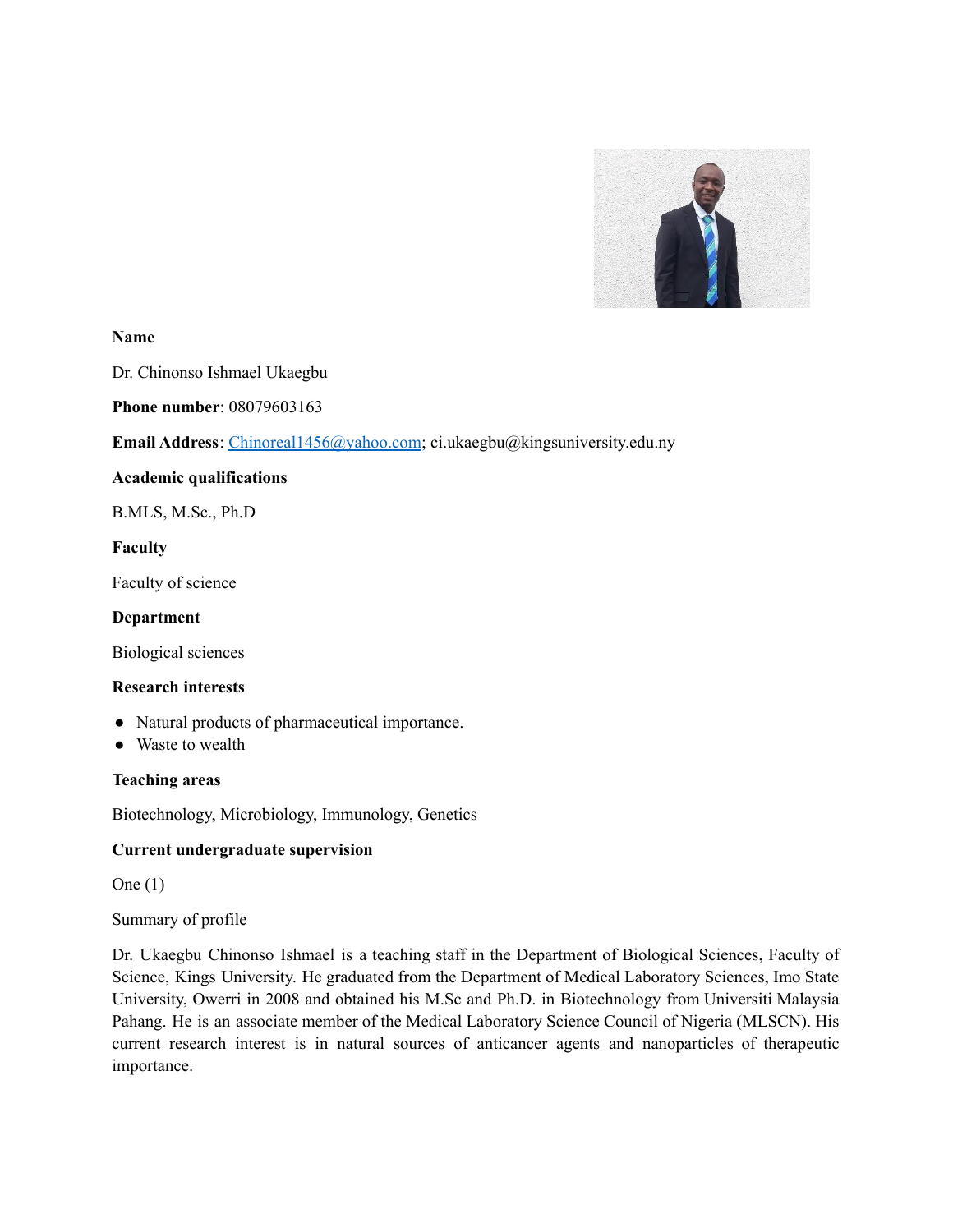### **Curriculum Vitae**

# **A. GENRAL INFORMATION**

| <b>Full Name:</b>                   | UKAEGBU, Chinonso Ishmael                      |
|-------------------------------------|------------------------------------------------|
| Date and Place of Birth:            | 19th March 1982/Ubulu, Imo State               |
| <b>Marital Status:</b>              | Married                                        |
| Gender:                             | Male                                           |
| <b>Nationality:</b>                 | Nigerian                                       |
| <b>Names and Ages of Children:</b>  | Ifechukwu Elvis Chinonso /2 years and 9 months |
| <b>Permanent Contact Address:</b>   | Umuebi, Amorie Ubulu, Oru West LGA, Imo State. |
| <b>E-mail Address:</b>              | Chinoreal1456@yahoo.com                        |
| <b>Cell phone Number:</b>           | $+2348079603163$                               |
| <b>Faculty:</b>                     | Science                                        |
| Department:                         | <b>Biological Sciences</b>                     |
| Date of First Appointment:          | $10^{th}$ August 2020                          |
| <b>Present Position and Salary:</b> | 03/01                                          |

# **B. EDUCATIONAL BACKGROUND**

# **Institutions Attended with Dates**

| Universiti Malaysia Pahang                       | $2016 - 2019$ |
|--------------------------------------------------|---------------|
| Universiti Malaysia Pahang                       | $2014 - 2016$ |
| Imo State University, Owerri                     | $2003 - 2008$ |
| Comprehensive Secondary School, Ozara, Imo State | $1996 - 2002$ |
| Nobis Primary School, Ubulu, Imo state           | 1988 - 1994   |

# **Academic/Professional Qualifications with Dates**

| PhD Biotechnology       | 2019 |
|-------------------------|------|
| MSc Biotechnology       | 2016 |
| <b>BMLS</b>             | 2008 |
| <b>SSCE</b> Certificate | 2002 |
| <b>FSLC</b>             | 1994 |

# **Work Experience**

| Year<br><b>Position and duty</b><br><b>Employer and address</b> |
|-----------------------------------------------------------------|
|-----------------------------------------------------------------|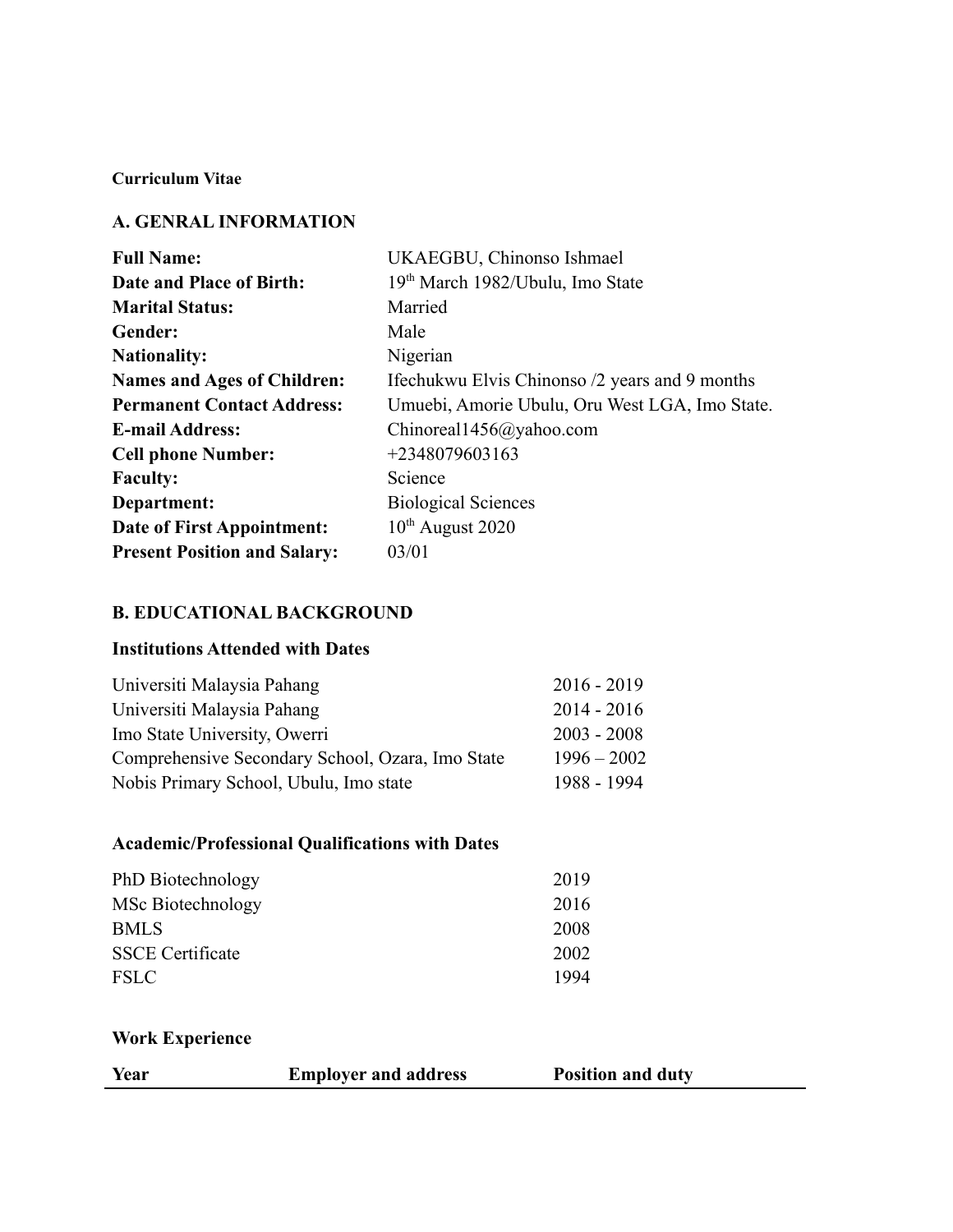| March 2020 -Present | Kings<br>University,              | Odeomu, Lecturer II                  |
|---------------------|-----------------------------------|--------------------------------------|
|                     | Osun state                        |                                      |
|                     |                                   | Teaching and supervising             |
|                     |                                   | undergraduate students.              |
| $2014 - 2019$       | Universiti Malaysia Pahang,       | <b>Laboratory Teaching Assistant</b> |
|                     | Malaysia                          | $\bullet$ Engaged<br>teaching<br>in  |
|                     |                                   | laboratory techniques<br>and         |
|                     |                                   | other learning activities such       |
|                     |                                   | as tutorials, invigilation, and      |
|                     |                                   | supervision of final year            |
|                     |                                   | undergraduate projects.              |
| 2013-2014           | St Damian Hospital, Okporo,       | Medical Laboratory Scientist         |
|                     | Imo state, Nigeria                | · Involved in the analysis of        |
|                     |                                   | clinical samples from patients       |
|                     |                                   | for disease diagnosis.               |
| 2011-2012           | Usman dan Fodio University        | Medical<br>Intern<br>Laboratory      |
|                     | Teaching<br>Hospital,<br>Sokoto,  | Scientist                            |
|                     | Nigeria.                          | • Involved in the analysis of        |
|                     |                                   | clinical samples from patients       |
|                     |                                   | for disease diagnosis.               |
| 2010-2011           | Igbinedion University Teaching    | National Youth Service               |
|                     | Hospital,<br>Okada, Edo<br>state, | • Involved<br>academic<br>in         |
|                     | Nigeria                           | activities such as lecturing,        |
|                     |                                   | invigilation,<br>and<br>projects     |
|                     |                                   | supervision.                         |

# **Courses Taught During This Academic Session**

| <b>MCB 307</b> | Immunology                          |
|----------------|-------------------------------------|
| <b>MCB 311</b> | Soil Microbiology                   |
| <b>MCB 405</b> | Microbial Physiology and Metabolism |
| <b>BTH 407</b> | Nucleotide Sequence Analysis        |
| <b>MCB 306</b> | <b>Introductory Virology</b>        |
| <b>MCB 406</b> | <b>Environmental Microbiology</b>   |
| <b>MCB 408</b> | Petroleum Microbiology              |

# **Undergraduate Students Supervised and their Project Titles.**

Olaniyan Apesinola Peace (BTH/2017/002): Comparative Analysis of Antibacterial Activities of *Vernonia Amygdalina* Extracts Prepared by Using Soxhlet and Manual Extraction Techniques (*Ongoing*)

# **Publications**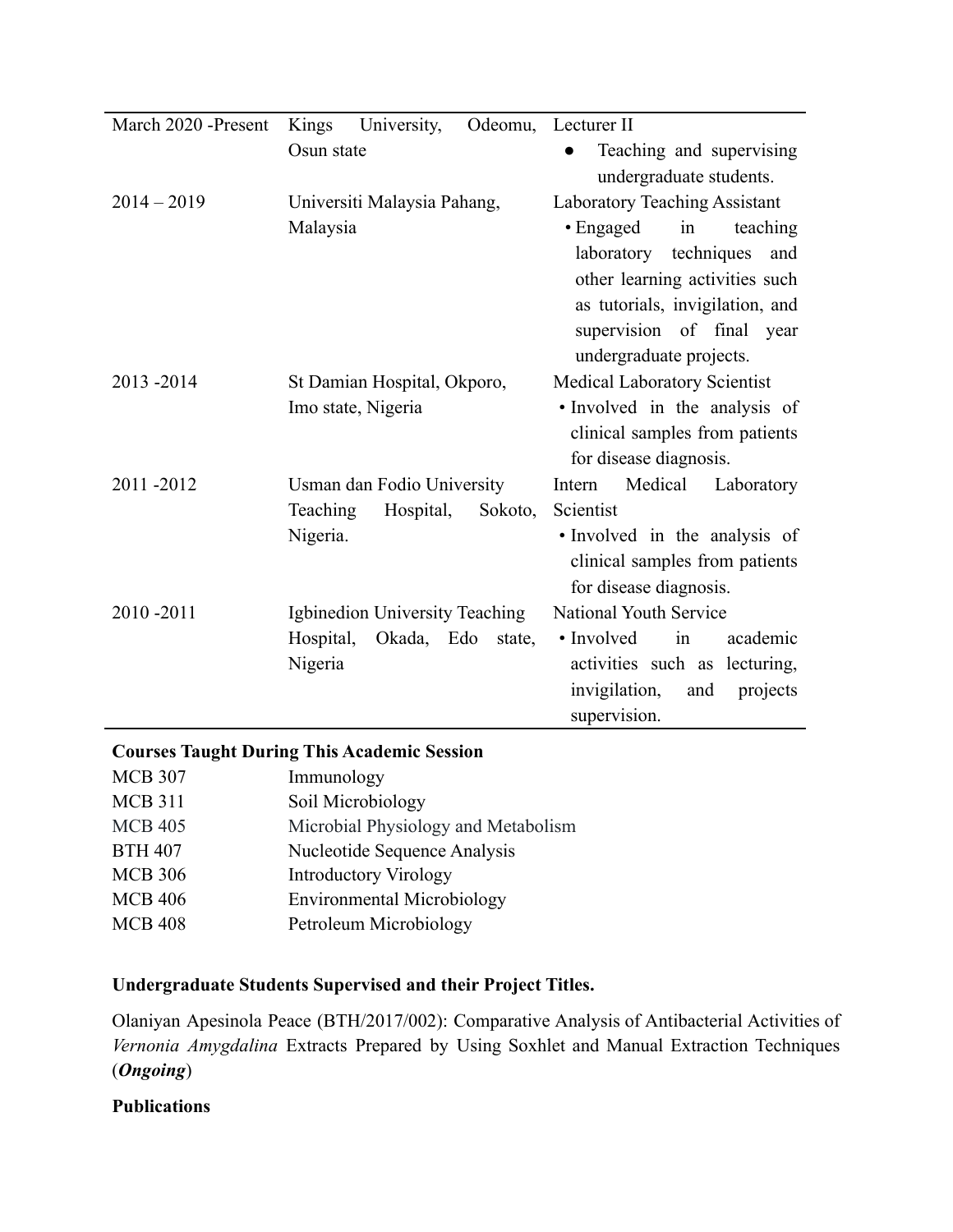- Oluwaseun, R.A., Abdurahman, N.A., **Ukaegbu, C.I**. (2021). Extraction of phenolic compounds: A review. Current Research in Food Science 4; 200–214. doi.org/10.1016/j.crfs.2021.03.011
- **Ukaegbu, C.I.,** S.R. Shah, H.A Hamid, O.R. Alara, I.S.M Zaidul (2020). Phenolic compounds of aqueous and methanol extracts of *Hypsizygus tessellatus* (brown and white var.) and *Flammulina velutipes* caps: antioxidant and antiproliferative activities. Pharmaceutical Chemistry Journal, Vol. 54, No. 2, May 2020.
- Alara, O.R, Abdurahman, N.H., **Ukaegbu, C.I.,** Alara, J.A. (2020). Optimization of microwave-assisted extraction of phenolic compounds from Ocimum gratissimum leaves and its LC–ESI–MS/MS profiling, antioxidant and antimicrobial activities. Journal of Food Measurement and Characterization, 14(8) DOI: 10.1007/s11694-020-00602-1
- **Ukaegbu, C.I.,** Samiur, S.R., Hamid, A.H., Normaiza, Z., & Alara, O.R**.** (2018). Extracts of *Hypsizygus tessellatus* (white var.) caps inhibited MCF-7 and MDA-MB-231 cell lines proliferation. *Journal of Food Measurement and Characterization*. DOI: 10.1007/s11694-018-9952-8. Springer
- Samiur, S.R., **Ukaegbu, C.I**., Hamid, A.H., & Alara, O.R. (2018). Evaluation of antioxidant and antibacterial activities of the stems of *Flammulina velutipes* and *Hypsizygus tessellatus* (white and brown var.) extracted with different solvents. *Journal of Food Measurement and Characterization*. *12*, 1947-1961. Springer
- **Ukaegbu C.I.**, S.R. Shah, A.H. Hazrulrizawatia, O.R. Alara (2018). Acetone extract of Flammulina velutipes caps: A promising source of antioxidant and anticancer agents. Beni-Suef University Journal of Basic and Applied Sciences 7 (2018) 675–682.
- **Ukaegbu C.I.**, Shah Samiur Rashid, Jalal KCA, Shaheen Sarkar, Hazrulrizawati Abd Hamid, Azmi NS (2017). Between the bioactive extracts of edible mushrooms and pharmacologically important nanoparticles: need for the investigation of a synergistic combination-A mini review. Asian Journal of Pharmaceutical and Clinical Research 10(3): 13-24.
- **Ukaegbu C.I,** Shah Samiur Rashid (2017). Biological characterization of water extracts from the caps and stalks of white Hypsizygus tessellatus (Bunapi shimeji) and Flammulina velutipes (Enoki) mushrooms. Innovat International Journal of Medical and Pharmaceutical Sciences 2(3): 1-5
- **Ukaegbu C.I**, Shah Samiur Rashid, Jaya Vejayan Palliah, Mohd Fazli Farida Asras, and Sharifah Suhaiza Binti Nik Wan Ahmad (2016). Optimization of the Enzymatic Saccharification Process of Empty Fruit Bunches Pretreated with Laccase Enzyme. BioResources 11(2): 5013-5032.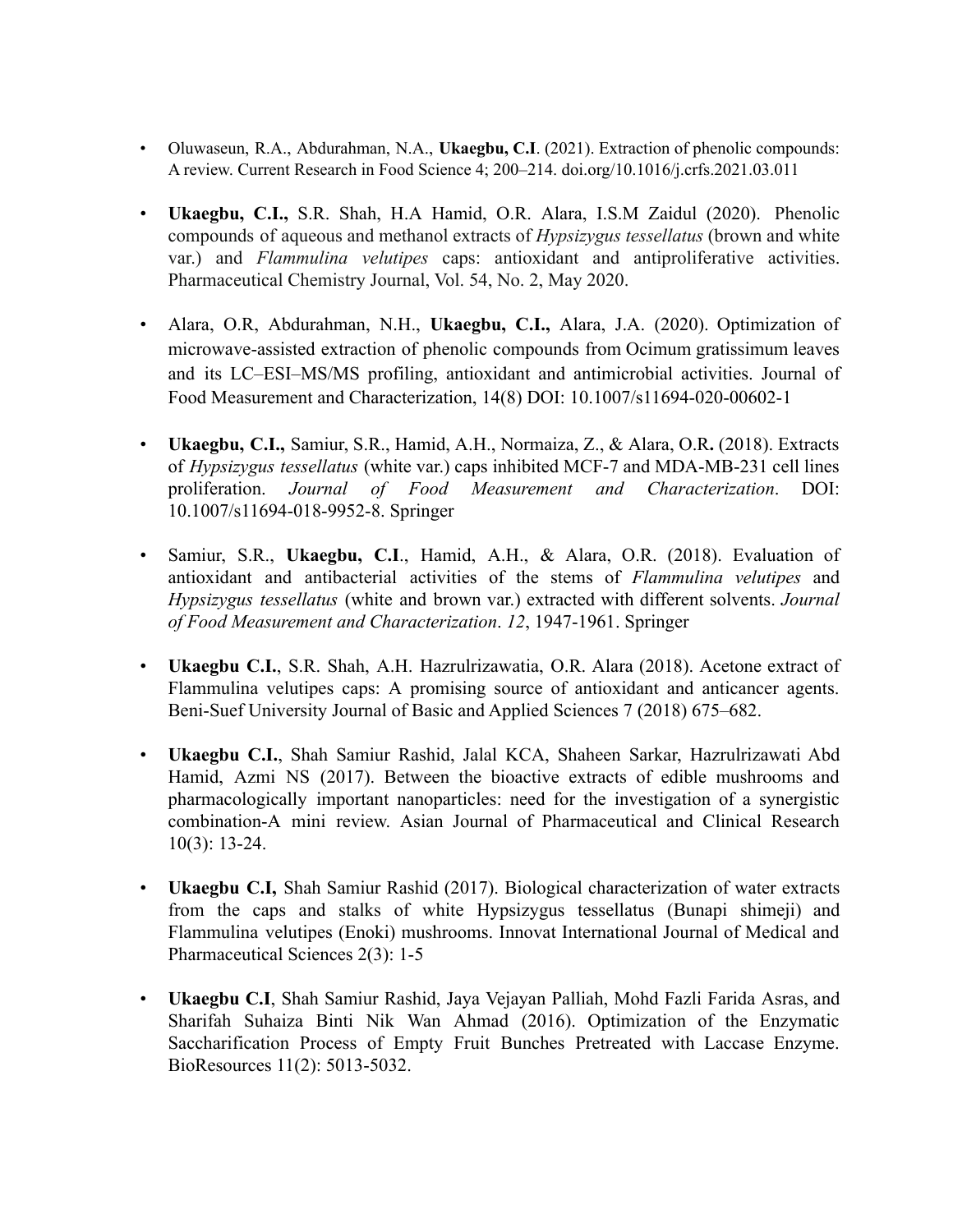- **Ukaegbu C.I**, Shah Samiur Rashid, Jaya Vejayan A/L Palliah, Mohd Fazli Farida Asras, Sharifah Suhaiza Binti Nik Wan Ahmad, Ayodele Bamidele Victor (2016). Statistical modeling and Optimization of Enzymatic Pretreatment of Empty Fruit Bunches (EFB) with Laccase Enzyme. BioResources 11(2), 5138-5154.
- **Ukaegbu C.I**, Shah Samiur Rashid, Ukaegbu Benjamin Chibuike, Esmail Abdullah Mohammed Basheer (2014). Effects of Pregnancy on Serum Calcium, Magnesium, and Inorganic Phosphate Ion In Relation To Osteo Disease. Journal of Biotechnology Science Research 2014, 1(2):22-29.
- **Ukaegbu C.I**, Shah Samiur Rashid, Esmail Abdullah Mohammed Basheer (2014). Chemical Methods of Pretreatment, Sugar Yields and Economic Costs: A Review. Journal of Biotechnology Science Research 2014, 1(2): 30-38.
- **Ukaegbu C.I**, Shah Samiur Rashid, Ukaegbu Benjamin Chibuike (2014). Kinetosis: All you need to know. Journal of Biotechnology Science Research 2014, 1(3): 63-74.
- Alara, O.R., Abdurahman, N.H., **Ukaegbu, C.I.,** & Azhari, N.H. (2018). *Vernonia cinerea* leaves as the source of phenolic compounds, antioxidants, and anti-diabetic activity using microwave-assisted extraction technique. *Industrial Crops and Products*, *122*, 533-544.
- Alara, O.R., Abdurahman, N.H., **Ukaegbu, C.I.,** & Azhari, N.H. (2018). Metabolic profiling of flavonoids, saponins, alkaloids, and terpenoids in the extract of *Vernonia cinerea* leaf using LC-Q-TOF-MS. *Journal of Liquid Chromatography & Related Technologies*,41(11); 722-731
- Alara, O.R., Abdurahman, N.H., & **Ukaegbu, C.I.** (2018). Soxhlet extraction of phenolic compounds from *Vernonia cinerea* leaves and its antioxidant activity. *Journal of Applied Research on Medicinal and Aromatic Plants*, 11:12-17
- **•** Alara, O.R., Abdurahman, N.H., **Ukaegbu, C.I.,** Hassan, Z., & Kabbashi, N.A. (2018). Dataset on LC-Q-TOF/MS tentative identification of phytochemicals in the extract of *Vernonia amygdalina* leaf through positive ionization. *Data in Brief*. *21*, 1686-1689.
- Alara, O.R., N.H., Abdurahman, **Ukaegbu C.I.,** N.A., Kabbashi (2019). Extraction and characterization of bioactive compounds in *Vernonia amygdalina* leaf ethanolic extract comparing Soxhlet and microwave-assisted extraction techniques. Journal of Taibah University for Science. https://doi.org/10.1080/16583655.2019.1582460
- Mohammad, N.H., Maziz, M.F.K.K., Shah, S.R., Aizi, N.M.R., Ukaegbu, C.I. (2019). Detection of ESBL and MBL in Acinetobacter Spp and their plasmid profile evaluation. Jordan Journal of Biological Sciences 12(3): 373-378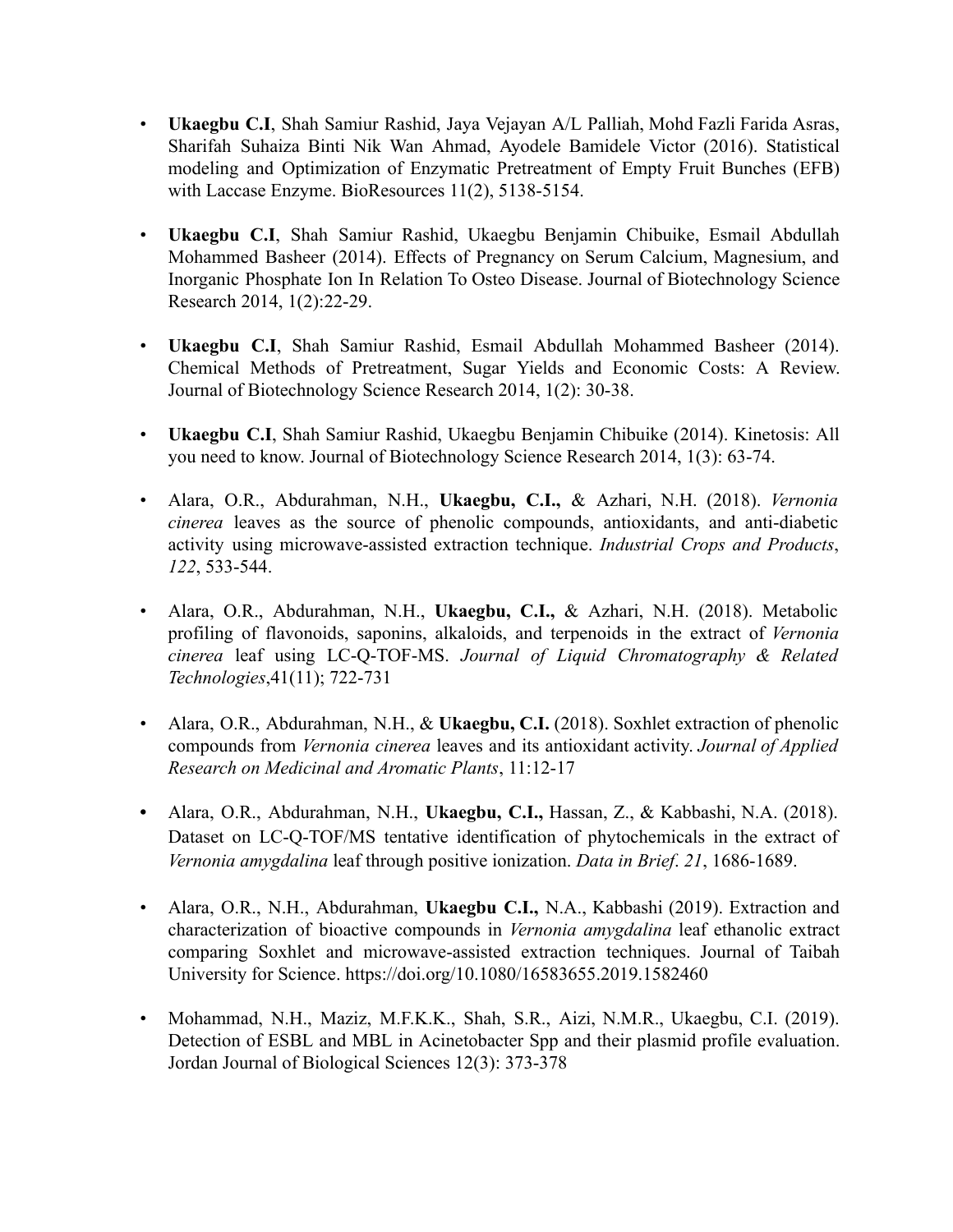### *Conferences*

- Shah, S.R., **Ukaegbu, C.I**., Hamid, H.A., Rahim, M.H.A., Chuan, Z.L. (2020). Statistical analysis of solvent polarity effects on phytochemicals extraction: Multiple correspondences analysis (MCA) approach. Malaysian Journal of Mathematical Sciences 14(S) December: 139153 (2020) Special Issue: 2nd International Conference on Applied & Industrial Mathematics and Statistics 2019 (ICoAIMS 2019).
- **Ukaegbu, C.I.,** Shah S. R. (2016). Optimization of Laccase Enzyme Pretreatment Process Parameters of Empty Fruit Bunches (EFB) Using One-Factor-At-a-Time (OFAT). Proceeding of The National Conference for Postgraduate Studies (NCON-PGR) 2018, Universiti Malaysia Pahang. (Paper 48).
- **●** Alara, O.R., Abdurahman, N.H., Abdul Mudalip S.K., & **Ukaegbu, C.I.** (2018). Parametric study of Soxhlet extraction of phenolic compounds from *Vernonia amygdalina* leaves. The National Conference for Postgraduate Studies (NCON-PGR) 2018, Universiti Malaysia Pahang. (Paper 42).

# *Books*

**• Ukaegbu, C.I.,** Samiur, R.S., Md Fazlul, K.K. (2017): Enzyme pretreatment and saccharification of EFB for ethanol production. Lambert Academic Publishers.

# **Submitted Theses**

- 1. Study on Antiproliferative Activity of *Hypsizygus tessellatus* and *Flammulina velutipes* Extracts Adsorbed on Sulphated Zirconia Nanoparticles Against Breast Cancer Cell Lines. PhD Thesis submitted to University Malaysia Pahang (2019)
- 2. Optimization of Pretreatment and Saccharification Processes of Empty Fruit Bunches (EFB) For Bioethanol Production. MSc Thesis submitted to Universiti Malaysia Pahang (2016)
- 3. Leucocyte Count of Acute Diarrheal Children. BMLS Final Year Project submitted to Imo State University, Owerri (2008).

# **Research Interest and Activities**

Pharmaceutical biotechnology, Natural products, Waste to wealth, Bioprocess, Nanoparticles of pharmaceutical importance.

### **Referees**